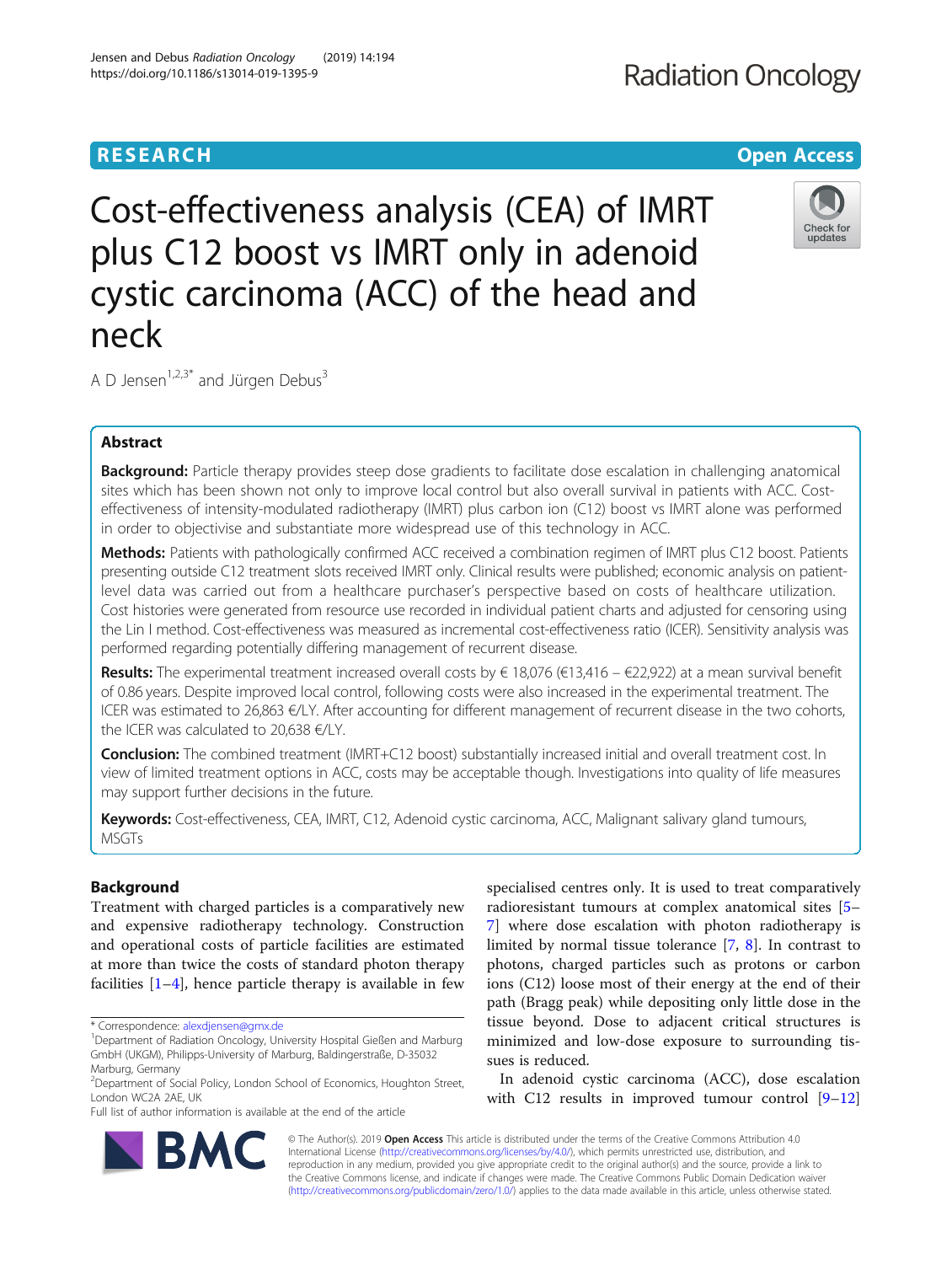while maintaining consistently moderate toxicity according to Japanese and German [[5](#page-7-0)–[7](#page-7-0)]. In a recent update, patients receiving IMRT plus C12 boost not only showed improved local control but also superior overall survival as compared to patients treated with IMRT only [[13\]](#page-7-0). Due to limited availability of particle therapy and rarity of the disease [\[13](#page-7-0), [14](#page-7-0)], no randomized trials have been performed to compare standard photon and carbon ion therapy. Despite approval of this treatment for ACCs in Germany following publication of initial favourable results in 2004, it is still a matter of considerable debate in the international radiotherapy community whether particle therapy is cost-effective.

While the last decade has seen a surge of interest in particle therapy, no detailed cost-effectiveness analysis based on patient-level particle data has ever been performed.

We present our economic evaluation of IMRT plus C12 boost in ACC of the head and neck using patient-level data of the two patient cohorts recently published [\[13](#page-7-0)].

#### Methods

#### Clinical data

All patients with pathologically confirmed ACC of the head and neck treated with curative intent at Heidelberg University Hospital between 1997 and 2009 were entered into the clinical analysis. Patients undergoing re-irradiation were excluded. The dataset contained information on patient baseline characteristics, initial treatment, time and incidence of locoregional or distant relapse, toxicity, last contact or death, which was previously extracted from individual patient records. Information on further treatment regarding the underlying disease was available at a basic level [\[13](#page-7-0)].

Within the German C12 pilot project between 1997 and 2008, C12 was clinically available in three treatment periods (20 days) per year; outside these periods, patients were treated with standard IMRT by the same team of physicians. Selection of patients into either of the cohorts was solely based on availability of C12 and hence time of initial presentation. Both cohorts are similar in their baseline characteristics and offer the unique possibility to analyse two comparable patient groups as a quasi-randomized study population. Treatment in the C12 cohort (58 patients) consisted of 30 fractions photon intensity-modulated radiotherapy (IMRT) plus 6 fractions C12 whereas the other cohort (37 patients) received 32 fractions photon IMRT. Follow-up recommendations were identical for both groups.

#### Economic perspective

The analysis assesses cost-effectiveness from a health care purchaser's perspective as represented by statutory German sickness funds. Only direct health service costs were evaluated for the duration of available follow-up. Indirect costs such as family/ caretaker leisure time, productivity losses, patient travel or hotel costs are disregarded. Costs are in  $\epsilon$  at the 2015 price level, price changes over time due to i.e. inflation were not considered.

#### Costs

Cost data were derived from individual patient histories through number and category of events, resource utilization, and attributable unit costs. However, only events related to the initial tumour diagnosis were recorded. Information on supportive treatments (dietician visits, physiotherapy, pain medication) or any noncancer related problems were not included.

Recorded resource utilization was either associated with the standard follow-up such as diagnostic procedures (CT or MRI) or associated with treatment of either local or distant tumour recurrence, therefore derived costs are limited to tumour-related health care costs.

Individual follow-up examinations were not explicitly recorded. Type of examination, time and frequency of diagnostic follow-up procedures were derived from the institution's standard follow-up scheme [[15\]](#page-7-0). Information on further treatment was available at a basic level: salvage surgery, re-irradiation and type of radiotherapy, chemotherapy or other treatments and did not include exact details or specifics on these procedures. To attribute costs, procedures were derived from standard operating procedures and expert advice. For salvage surgery, details were derived from initial tumour site and discussed with experienced head and neck as well as maxillofacial surgeons. For re-irradiation, it was assumed that patients underwent a complete second course with adequate radiation dose corresponding to approximately 30 fractions. For palliative radiotherapy, the institutional standard protocols prescribe 30 Gy in 10 fractions using standard techniques both for palliative bone and whole brain irradiation. For chemotherapy, international guidelines [\[16](#page-7-0)] recommend only one standard palliative regimen for recurrent or metastatic ACC consisting of a triple drug combination [[17](#page-7-0)]. Patient care during chemotherapy was discussed with an experienced medical oncologist to identify i.e. appropriate number of visits, lab checks, obligatory co-medication and supportive treatment. Items therefore reflect the institution's current clinical practice. While there are a few experimental second line chemotherapy regimens available, no consensus exists regarding their routine use on failure of first line chemotherapy. No information on second-line treatments was available for patients in this analysis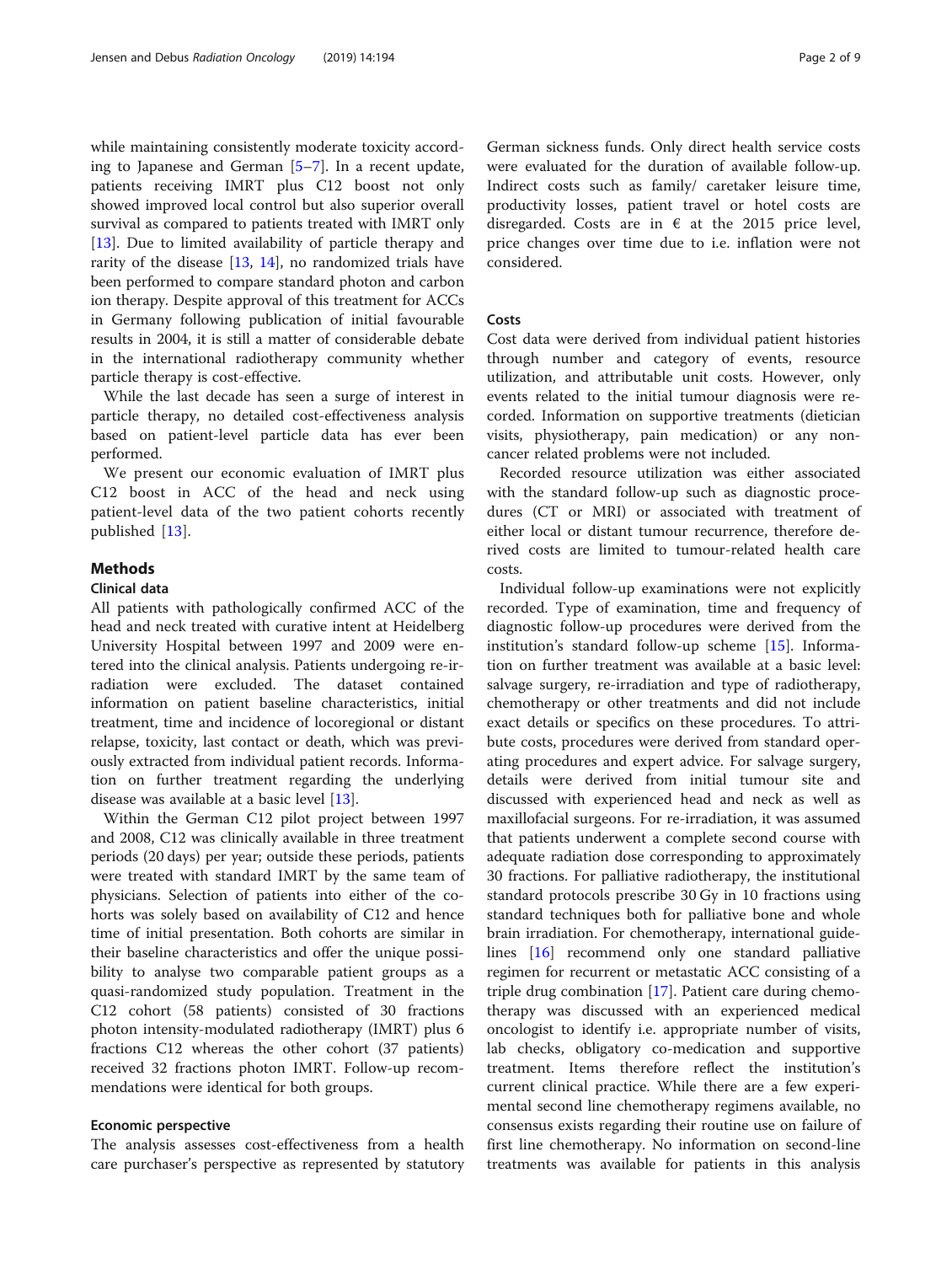hence only first line chemotherapy was modelled. Any potential second line treatment was disregarded.

#### Unit cost data

Following attribution and detailed characterization of treatments or procedures to individual patient events, unit costs were extracted from official 2015 fee schedules. It was assumed that all treatments except surgical procedures were carried out on outpatient basis where costs are calculated according to uniforme reimbursement (EBM) specialist catalogues 2015 [\[18,](#page-7-0) [19\]](#page-7-0). University outpatient flat fees negotiated with the Association of Statutory Health Insurance Physicians are not considered. Costs for in-hospital procedures were derived from the German DRG reimbursement scheme [\[20](#page-7-0)–[22](#page-7-0)].

C12 radiotherapy reimbursement is subject to negotiation with statutory sickness funds who kindly provided this information [\[23\]](#page-7-0).

Drug costs for chemotherapy were obtained from AiDKlinik $\degree$  search engine [[24\]](#page-7-0) as official pharmacy prices, potential quantity discounts for large institutions were not taken into account. All costs are reported in 2015 values  $(\epsilon)$ .

#### **Outcomes**

While information on treatment-related acute and late toxicity was collected for clinical analysis, no information on quality of life measures is available. Primary measure of effectiveness in this analysis therefore is survival and life years gained.

#### Analysis

Cost-effectiveness results are reported as mean values with standard deviations. In order to account for censoring especially in the C12 cohort, costs were adjusted using the Kaplan-Meier sample average or Lin1 estimator proposed by Lin [\[25](#page-7-0)].

Both costs and effects were discounted equally to present values using recommended rates of 3.5% [[26](#page-7-0)] and 3.0% [\[27](#page-7-0)]. Cost-effectiveness is measured as incremental cost-effectiveness ratio (*ICER*  $=$   $\frac{\Delta Costs}{\Delta Effects}$ ). In order to account for uncertainty, 95% confidence intervals (CI) were estimated by a non-parametric bootstrapping method (5000 samples) [\[28\]](#page-7-0) and the Fieller method [[29](#page-7-0)].

#### Sensitivity analysis

Sensitivity analysis addressed management of local tumour relapse. Re-irradiation in the C12 cohort was frequently offered as C12 at consequently higher costs, re-irradiation in the standard cohort was often carried out as standard photon radiotherapy. Two scenarios were evaluated: scenario 1 assumes re-irradiation is always carried out as standard RT, in scenario 2 always as C12.

#### Calculations and software

All calculations were performed using Microsoft® Excel® 2010 software package and Visual Basic bootstrapping macro [[30\]](#page-7-0). Confidence intervals using the Fieller method were calculated with a Fieller calculation engine [[31\]](#page-7-0), survival probabilities with Microsoft® Excel® 2010 for cost-effectiveness analysis.

#### Ethics approval

Retrospective analysis of clinical data was approved by the institutional review board (S-141/2014 and S-492/ 2010) and conducted in accordance with the Declaration of Helsinki in its current version.

#### Results

Mean overall survival in the IMRT+C12 group is 78.3 vs. 68.4 months in the standard treatment group [\[13\]](#page-7-0). At the time of evaluation, 30 patients in the standard and 26 patients in the experimental group were deceased. Sixty-two percent in the standard group and 50% in the experimental group developed locally recurrent disease (Table [1\)](#page-3-0).

Median overall survival in the IMRT+C12 group was 102.1 months vs 73.7 months in the IMRT only group  $(p = 0.015)$  [[13](#page-7-0)].

#### Derivation of costs

Current reimbursement for C12 is a flat fee of  $E14,000$ . [[23\]](#page-7-0), together with the IMRT part, the costs of the experimental treatment add to a total of  $\epsilon$  16,877.67 vs. € 5675.27 in the standard treatment, cost categories and unit costs identified from individual patient histories are listed in Table [2](#page-3-0).

#### Mean costs

Mean costs were calculated undiscounted and discounted at 3 and 3.5%. Mean difference in total costs is € 16,937 undiscounted vs. €16,035 and € 15,900 discounted at 3 and 3.5% respectively. Heavy censoring was present in the IMRT+C12 group with 55% incomplete cost observations, hence the Lin1 method was used to calculate adjusted mean differences ranging between €21,051 (3.5% discount rate) and €23,624 (undiscounted) (Table [3\)](#page-4-0).

#### Incremental cost-effectiveness ratio (ICER)

Mean difference in effects is 0.86 years (undiscounted) vs. 0.83 and 0.82 years using an annual discount rate of 3 and 3.5% respectively giving rise to incremental costeffectiveness ratios of 20,854  $\varepsilon$ /LY and 22,078 $\varepsilon$ /LY;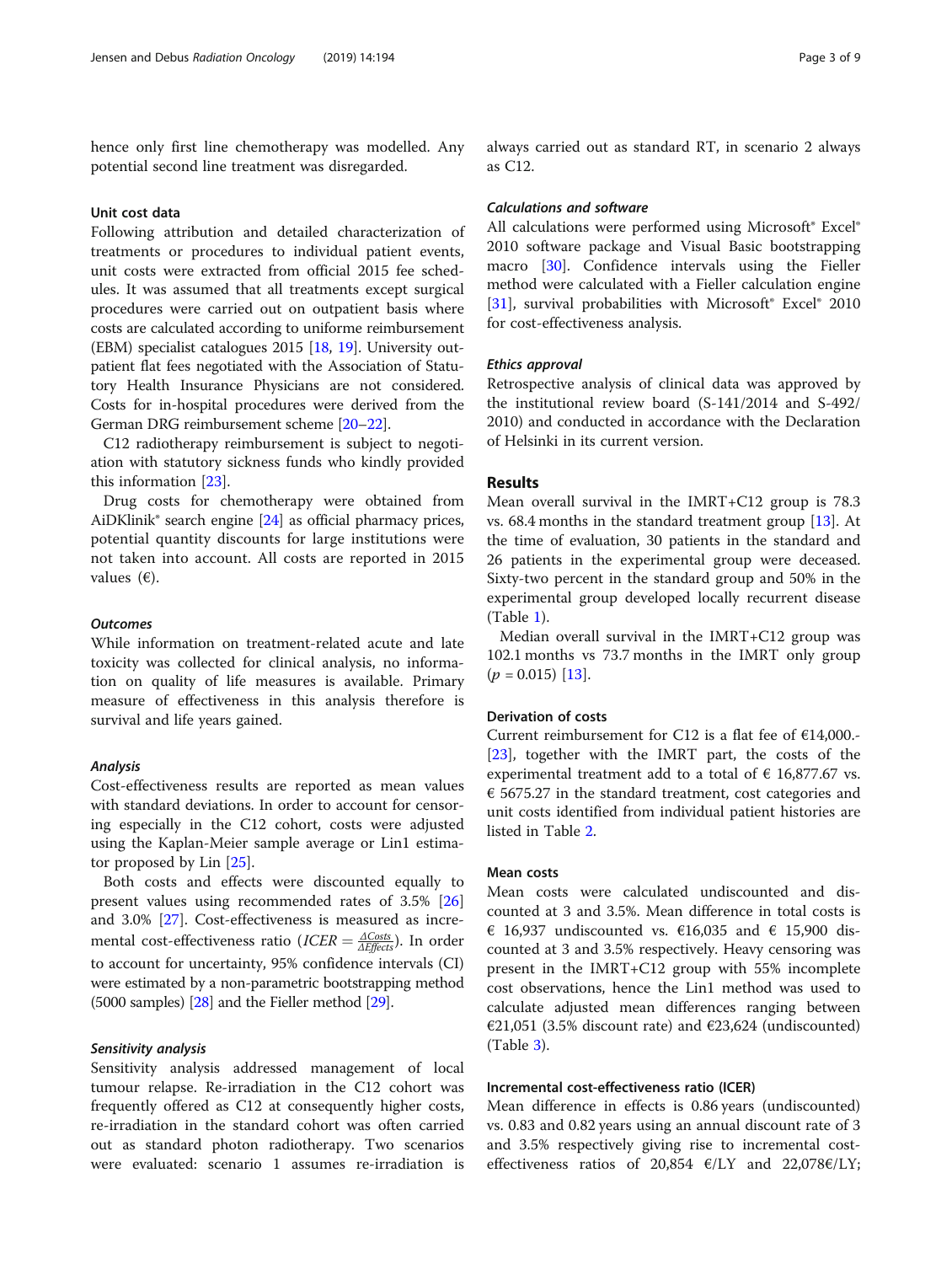<span id="page-3-0"></span>Table 1 Patient characteristics and further treatment of local or distant tumour relapse

|                    | standard group<br>(IMRT only) | experimental group<br>$(IMRT + C12)$ |
|--------------------|-------------------------------|--------------------------------------|
| number of patients | 37                            | 58                                   |
| deceased           | 30 (81%)                      | 26 (45%)                             |
| mean OS (months)   | 68.4                          | 78.3                                 |
| local relapse      | 23 (62%)                      | 29 (50%)                             |
| surgery            | 4 (17%)                       | 17 (59%)                             |
| re-RT              | 14 (61%)                      | 13 (45%)                             |
| re-RT as $C12$     | 1(8%)                         | 8 (62%)                              |
| chemotherapy       | 1(4%)                         |                                      |
| distant metastases | 16 (43%)                      | 22 (38%)                             |
| chemotherapy       | 16 (100%)                     | 21 (95%)                             |
| palliative RT      | 5 (31%)                       | 8 (36%)                              |

adjusted values are 26,929  $E/LY$  (3.0% discount) and 26, 863 €/LY (3.5% discount).

The net monetary benefit (NMB) as a function of the decision maker's willingness to pay based on adjusted and discounted ICERs is shown in Fig. [1.](#page-4-0) When willingness to pay exceeds  $\epsilon$  26.863, the NMB turns positive and the experimental treatment becomes acceptable.

Table 2 Treatment reimbursement fees, further follow-up and treatment costs given in  $\in$  (2015)

| category/ procedure             | unit cost $(\epsilon)$ | source        |
|---------------------------------|------------------------|---------------|
| treatment                       |                        |               |
| C12 (6 sessions)                | 14,000.00              | flat fee      |
| IMRT 30 fractions               | 3877.67                | <b>FBM</b>    |
| $IMRT + C12$                    | 17,877.67              | flat fee/ FBM |
| IMRT 32 fractions               | 5675.27                | <b>FBM</b>    |
| follow-up                       |                        |               |
| MRI brain                       | 124.60                 | <b>FBM</b>    |
| MRI neck                        | 124.60                 | <b>FBM</b>    |
| $CT$ chest                      | 67.79                  | <b>FBM</b>    |
| US abdomen                      | 16.13                  | <b>FBM</b>    |
| treatment of local relapse      |                        |               |
| surgery                         | 9725.91 - 22,789.65    | DRG           |
| re-RT standard                  | 3983.47                | <b>FBM</b>    |
| $re-RT C12$                     | 29,000.00              | flat fee      |
| chemotherapy (6 cycles)         | 7008.44                | <b>FBM</b>    |
| treatment of distant metastases |                        |               |
| chemotherapy (6 cycles)         | 7008.44                | <b>FBM</b>    |
| palliative RT                   | 650.05                 | <b>FBM</b>    |

#### Sensitivity analysis

In the experimental treatment, re-irradiation on local relapse was more frequently offered as another course of C12 as compared to the standard treatment (Table 1). Costs for re-irradiation with C12 are substantial; hence this potential confounder was addressed. Calculations were performed for two scenarios: the first scenario assumes that all patients undergoing re-irradiation received this treatment as standard treatment (IMRT). The second scenario assumes re-irradiation always as C12. Corresponding costs were replaced in individual patient histories accordingly (Table [4](#page-5-0)).

ICER calculations suggests that the differing management of local relapse did indeed influence costs and hence the ICER. Both scenarios show a lower ICER with scenario one (re-irradiation as IMRT in all cases) showing the lowest value at 20,638  $E/LY$  (Table [5](#page-5-0)).

#### **Discussion**

With increasing number of particle projects in Europe, cost-effectiveness of this treatment technique is a matter of continuous discussion. Few institutions can offer both particle and standard photon radiotherapy techniques. Treated indications are often rare diseases, hence prospective or even randomized trials are rare. Medical technology however, has been identified as one of the major cost drivers in health care [\[32](#page-7-0)–[34\]](#page-7-0). In view of increasing pressure on health systems and high particle facility construction and operating costs, radiation oncology can no longer avoid justifying treatments in terms of their cost-effectiveness. Reflecting these discussions, there are some modelling studies addressing CE of proton RT in prostate cancer based on Medicare data [[35\]](#page-7-0) and paediatric tumours based on literature reviews [[36,](#page-7-0) [37\]](#page-7-0). In head and neck squamous cell carcinoma, modelling studies address appropriate patient selection [[38](#page-8-0)–[40](#page-8-0)] but so far have not attempted a full economic analysis. The present work is the first patient-level costeffectiveness analysis comparing standard photon and particle radiotherapy for head and neck malignancies.

The analysis is based on two well-characterised patient cohorts treated with either standard photon RT or C12 plus photon RT at the same institution during the same time period. Selection into either of the two treatments was based on time of presentation as the experimental treatment was not continuously available. Patient baseline characteristics did not differ significantly between the two groups, and treatment preparation, and followup were similar [[13\]](#page-7-0). Both cohorts included more than 90% T4 tumours and around 60% tumours with skull base invasion, observed benefits of carbon ion therapy on local control and overall survival in the experimental cohort may vary in patients with smaller tumours and less challenging sites. While a randomized trial setting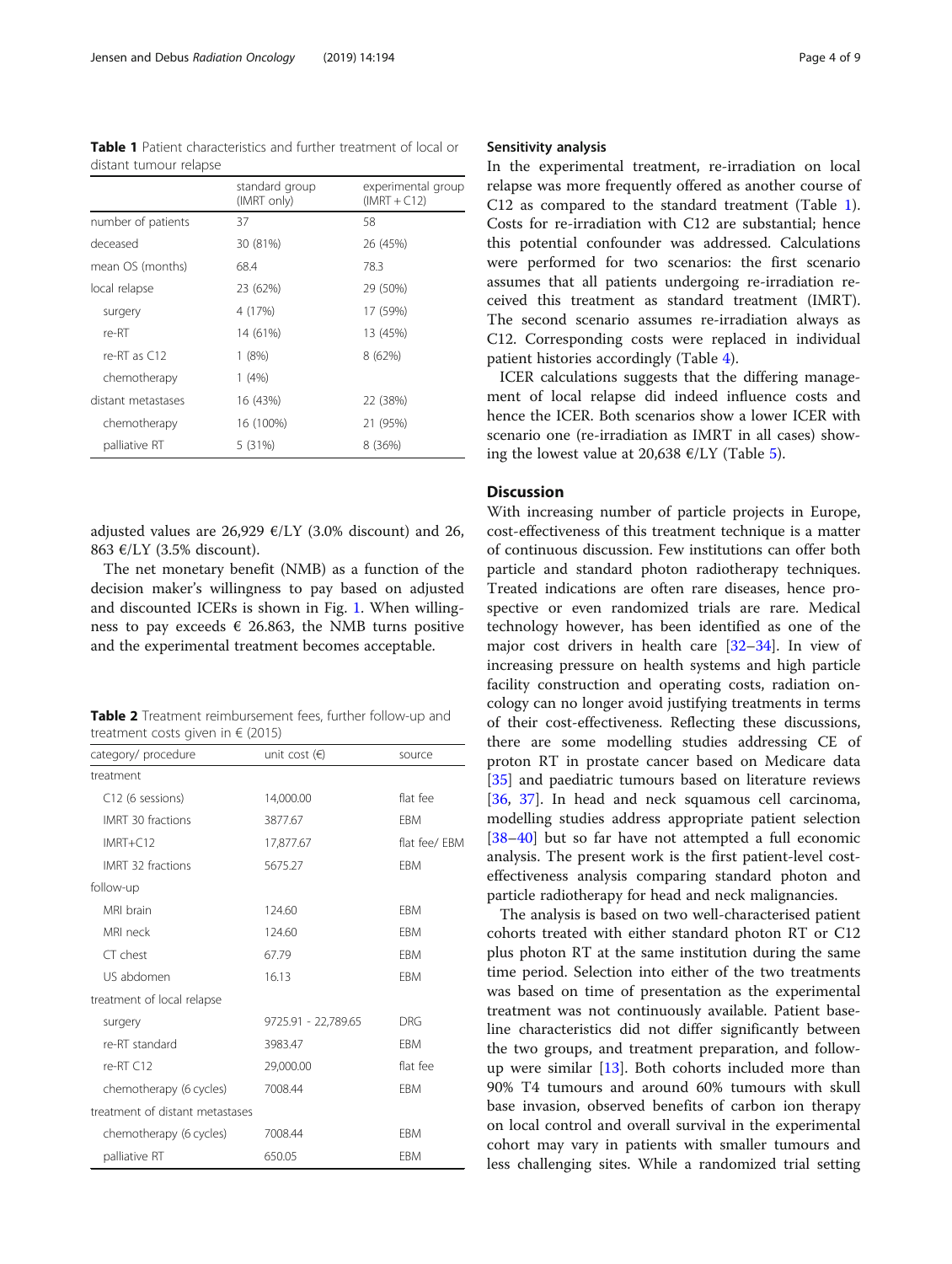|                                   | mean costs (SD) per patient     |                   |                                                   |                     |                             |                                                              |       |
|-----------------------------------|---------------------------------|-------------------|---------------------------------------------------|---------------------|-----------------------------|--------------------------------------------------------------|-------|
| category                          | standard (IMRT<br>only) $[\in]$ | SD (IMRT<br>only) | experimental (IMRT +<br>$C12$ ) [ $\varepsilon$ ] | $SD$ (IMRT +<br>C12 | mean cost<br>difference [€] | 95% Cl, non-parametric p-value<br>bootstrapping $(\epsilon)$ |       |
| initial treatment                 | 5.68                            |                   | 17.88                                             |                     | 11.2                        |                                                              |       |
| diagnostic follow-up              | 2.66                            | 1.47              | 3                                                 | 1.11                | 332                         | $-219;955$                                                   | 0.165 |
| treatment of recurrence           |                                 |                   |                                                   |                     |                             |                                                              |       |
| surgery                           | 2.03                            | 6.37              | 4.82                                              | 8.35                | 2.78                        | 8; 6.039                                                     | 0.002 |
| re-RT                             | 2.18                            | 4.92              | 4.93                                              | 11.98               | 2.75                        | $-813; 6.376$                                                | 0.179 |
| chemotherapy                      | 3.03                            | 3.42              | 2.46                                              | 3.3                 | $-572$                      | $-2023;834$                                                  | 0.378 |
| palliative RT                     | 105                             | 287               | 103                                               | 267                 | $-3$                        | $-131;105$                                                   | 0.688 |
| total complication costs          | 7.35                            | 8.51              | 12.31                                             | 16.99               | 4.95                        | 192; 10,501                                                  | 0.019 |
| mean total costs (unadjusted)     |                                 |                   |                                                   |                     |                             |                                                              |       |
| undiscounted                      | 15.76                           | 9.17              | 33.97                                             | 17.55               | 18.15                       | 12,770; 23,745                                               | 0.000 |
| 3.5% discount p.a.                | 14.75                           | 7.95              | 32.86                                             | 14.83               | 18,076                      | 13,416; 22,922                                               | 0.000 |
| 3.0% discount p.a.                | 14.88                           | 8.1               | 32.13                                             | 15.18               | 17.25                       | 12,551; 21,946                                               | 0.000 |
| mean total costs (adjusted Lin1)  |                                 |                   |                                                   |                     |                             |                                                              |       |
| adjusted (3 monthly<br>intervals) | 16.16                           |                   | 38.98                                             |                     | 22.82                       |                                                              |       |
| adjusted annually                 | 12.11                           |                   | 36.71                                             |                     | 24.6                        |                                                              |       |
| 3.5% discount p.a.                | 11.68                           |                   | 33.71                                             |                     | 22.03                       |                                                              |       |
| 3.0% discount p.a.                | 11.74                           |                   | 34.09                                             |                     | 22.35                       |                                                              |       |

<span id="page-4-0"></span>Table 3 Costs by cost category, mean costs and cost differences discounted, adjusted and unadjusted, given in € (2015)

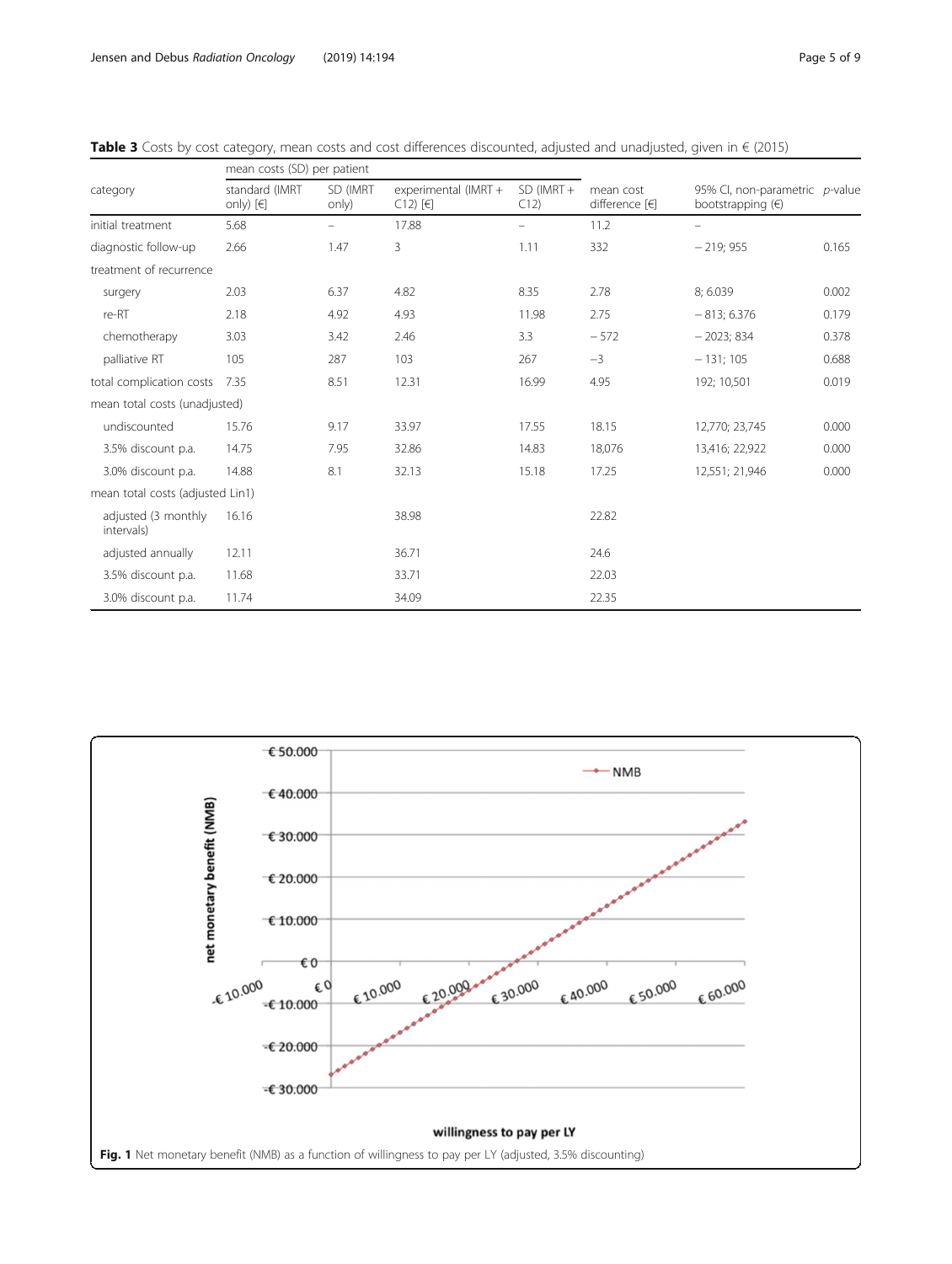<span id="page-5-0"></span>

| Table 4 Sensititvity analysis: mean costs/ cost differences          |
|----------------------------------------------------------------------|
| depending on management of local relapse, given in $\epsilon$ (2015) |

|                                        | <b>IMRT</b>    | $IMRT +$<br>C12 | difference  |
|----------------------------------------|----------------|-----------------|-------------|
| mean total costs $(\epsilon)$          |                |                 |             |
| re-RT always as IMRT                   |                |                 |             |
| mean unadjusted                        | 15,<br>$078 -$ | 29,636.-        | 14,558.-    |
| mean adjusted (3 monthly<br>intervals) | 15,<br>$204 -$ | 31,859.-        | 16,655.     |
| mean adjusted annually                 | 12,<br>$066 -$ | 30,108 .-       | 18,042 .-   |
| mean adjusted, 3.5% discount           | 11,<br>$635 -$ | 28,558.-        | $16,923. -$ |
| mean adjusted 3.0% discount            | 11,<br>694.-   | 28,758.-        | 17,065.-    |
| mean total costs $(\epsilon)$          |                |                 |             |
| re-RT always as C12                    |                |                 |             |
| mean unadjusted                        | 24,<br>$570-$  | $36,554-$       | 11,984.-    |
| mean adjusted (3 monthly<br>intervals) | 25,<br>$058 -$ | 41,745.-        | $16,687. -$ |
| mean adjusted annually                 | 18.<br>$707 -$ | $39,272-$       | $20,565. -$ |
| mean adjusted, 3.5% discount           | 17,<br>$810 -$ | $36,050 -$      | 18,240.-    |
| mean adjusted 3.0% discount            | 17,<br>$931 -$ | 36,459.-        | 18,528 .-   |
|                                        |                |                 |             |

would have been preferable in order to exclude potential confounders, due to both limited availability of the experimental treatment and rarity of the disease, the two cohorts represent a feasible approach. Authorities approved the experimental treatment as standard of care for ACC in 2005 following publication of initial experience, consequently, patients are now entitled to receive this treatment. A randomized trial to formally compare photon and particles will therefore be problematic in this setting. The underlying dataset is therefore probably the best comparison between C12 and standard RT for this disease that will be possible in Germany.

There are differences in the management of tumour recurrence between the groups though: while more patients developed local recurrences in the standard group, a higher proportion of locally recurrent patients in the experimental group underwent salvage surgery. In the standard group, percentage of patients undergoing reirradiation for local relapse was higher than in the experimental group, however, patients in the experimental group were more likely to receive re-irradiation as C12. Observed costs reflect these findings: mean costs for surgery as well as total costs for treatment of tumour recurrence are significantly higher in the experimental group (Table 4). This is in contrast to Jäkel et al. who postulated cost savings by reducing local relapse and hence reducing the amount of surgical procedures [\[41\]](#page-8-0). One possible explanation is that recurrent tumours in the experimental group are still amenable to salvage surgery whereas this might not be the case in the standard group.

Table 5 ICER depending on management of local relapse, given in € (2015)

|                                        | ICER $(E/LY)$ | bootstrapped Cl |               | Fieller CI    |               |  |
|----------------------------------------|---------------|-----------------|---------------|---------------|---------------|--|
|                                        |               | lower 95% (€)   | upper 95% (€) | lower 95% (€) | upper 95% (€) |  |
| mean total costs: re-RT always as IMRT |               |                 |               |               |               |  |
| no discount                            | 16.83         | $-146.34$       | 180.76        | $-20,478$     | 5788          |  |
| 3.5% discount                          | 17.43         | $-147.08$       | 174.73        | $-31,332$     | 6617          |  |
| 3.0% discount                          | 17.38         | $-144.36$       | 207.18        | $-29,647$     | 6512          |  |
| adjusted (Lin1):                       |               |                 |               |               |               |  |
| adjusted, no discount                  | 20.98         |                 |               |               |               |  |
| adjusted, 3.5% disc.                   | 20.64         |                 |               |               |               |  |
| adjusted, 3.0% disc.                   | 20.56         |                 |               |               |               |  |
| mean total costs: re-RT always as C12  |               |                 |               |               |               |  |
| no discount                            | 14.64         | $-122.02$       | 124.56        | $-15,476$     | 3849          |  |
| 3.5% discount                          | 12.86         | $-104.32$       | 139.57        | $-20,367$     | 3475          |  |
| 3.0% discount                          | 12,840        | $-102.66$       | 148.36        | $-19,130$     | 3410          |  |
| adjusted (Lin1):                       |               |                 |               |               |               |  |
| adjusted, no discount                  | 23.91         |                 |               |               |               |  |
| adjusted, 3.5% disc.                   | 22.24         |                 |               |               |               |  |
| adjusted, 3.0% disc.                   | 22.32         |                 |               |               |               |  |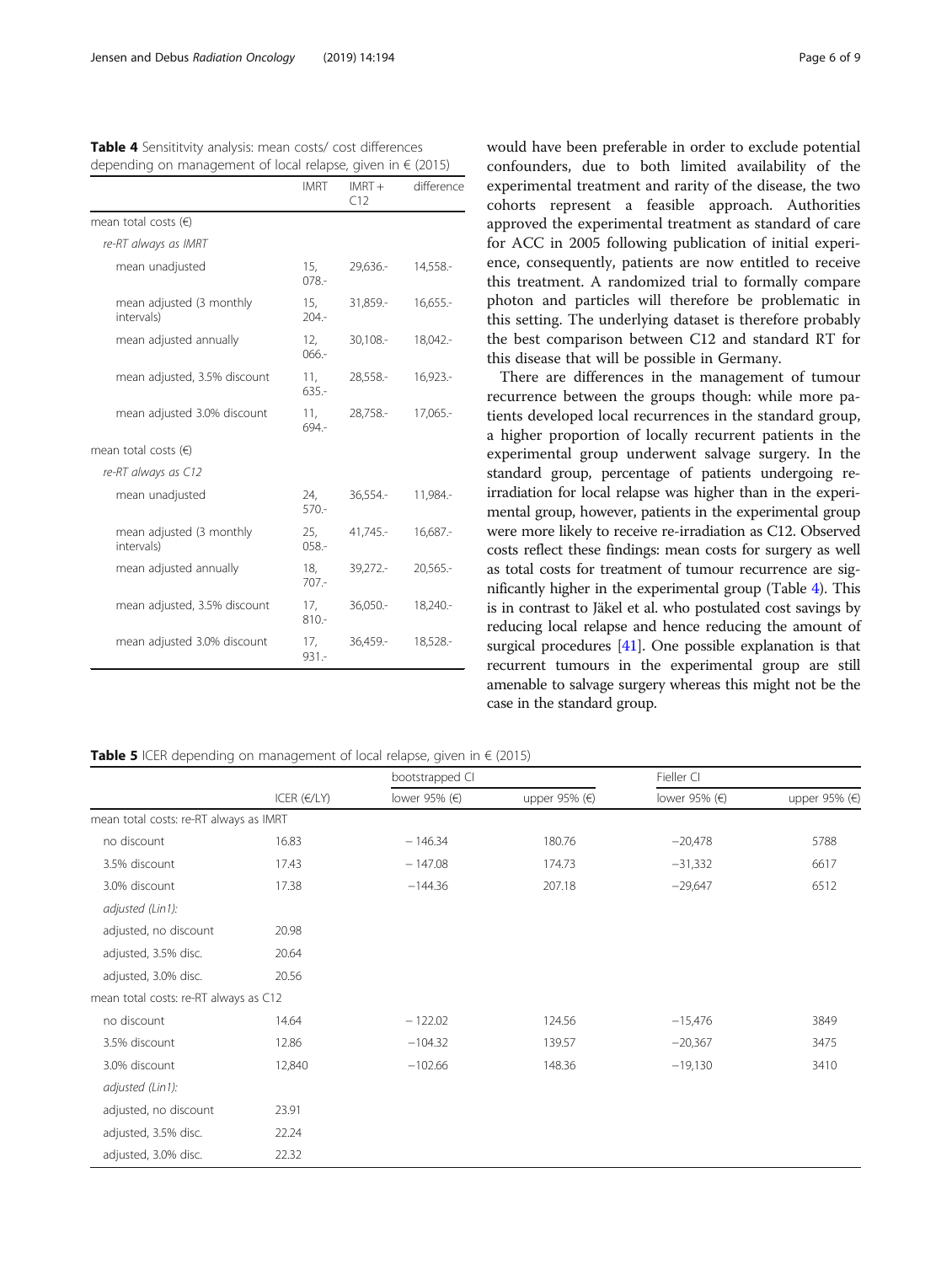Mean adjusted total costs were estimated at €12,111 in the standard and  $\epsilon$ 36,713 in the experimental group. As expected in the presence of 55% censoring (experimental group), accounting for incomplete cost information [[25](#page-7-0)] leads to significant corrections (€11,678 and €33,706 with 3.5% discounting) (Table [3\)](#page-4-0). The ICER using adjusted and discounted CE data is therefore  $€26,863$ . Though the bootstrapped results are clustered in the upper right quadrant of the CE plane, CIs are large: differences in effects (denominator) in some of the bootstrapped pairs are very small and the ICER trends to infinity. For this reason, the Fieller method [\[29](#page-7-0), [31\]](#page-7-0) was used to obtain CIs.

As patients in the experimental group were more likely to undergo re-irradiation with C12 and treatment costs are significantly higher than standard RT (€29,000 vs.  $\epsilon$ 3983.47) this issue was addressed in the sensitivity analysis. Two scenarios were investigated: one where re-RT is always given as IMRT and the second where re-RT is always given as C12. Both scenarios decreased mean cost differences between the two groups and consequently also the ICER (scenario 1:  $\in$  20,638; scenario 2:  $\in$  22,244, Table [5\)](#page-5-0). Scenario 1 however, is problematic: data on re-irradiation of local relapse in ACC is rare and to date, only particle experience was published for this specific situation [[42\]](#page-8-0). It is doubtful whether IMRT can be substituted for C12 in re-irradiation when assuming similar control rates. Potentially, the same limitations regarding dose constraints to organs at risk apply as in the primary situation. Therefore, scenario 2 seems more realistic.

The NMB as a function of ceiling ratio (Fig. [1](#page-4-0)) graphically illustrates acceptability of the treatment based on willingness to pay with an ICER of roughly  $\epsilon$  22,000 unadjusted /  $\in$  27,000 adjusted for censoring. As no comparable CEA has yet been undertaken and attributed costs may vary in other health systems, comparison of these findings is limited. Ramaekers et al. have established a model to assess potential benefit of proton over standard RT for patients with head and neck cancer for patient triage. Assuming a reduction in toxicity but no survival benefit in their analyses, an ICER of  $\epsilon$  60,000/ QALY was found acceptable in the Netherlands [[39](#page-8-0)] with a threshold of  $\epsilon$ 80,000/QALY [\[43](#page-8-0)]. However, the authors modelled treatment consisting of particle therapy only [\[39\]](#page-8-0) whereas the present CEA investigated costs of a combination regimen.

This CEA has some limitations regarding cost estimation. As only tumour-related events were recorded in the dataset, other healthcare costs may be underestimated. Observed toxicities showed no severe late sequelae and no major differences between the groups [\[13](#page-7-0)], so high toxicity-related costs are unlikely but information on non-cancer related resource utilization and costs is

clearly lacking. Also, chemotherapy costs are probably underestimated as some patients may have received second or even third line chemotherapy. Lacking consensus on standard use of these treatments and specific information in the dataset, only first-line chemotherapy was considered. Standard RT costs may be overestimated as University Hospitals negotiate flat fees for outpatient treatments with responsible authorities [\[44\]](#page-8-0), which in the case of IMRT may be below the EBM re-imbursement level [\[45,](#page-8-0) [46\]](#page-8-0) but vary between institutions and could not been addressed in the sensitivity analysis. Likewise, followup costs may vary outside this institution's standard follow-up scheme. In view of low unit costs, the effect on total costs is probably low.

#### Conclusion

As opposed to some other European countries, there is no explicit ICER threshold in Germany, ultimately it is unclear whether the experimental treatment would be acceptable based on the ICER alone. Also, data presented in this cost-effectiveness evaluation are based on retrospective analysis of two similar patient cohorts, where ideally, informed decision-making would require randomized cohorts as well as further quality of life parameters. Investigations into quality of life measures in these patients may yield valuable information in order to further elucidate this issue.

#### Abbreviations

€: Euro; ACC: Adenoid cystic carcinoma; C12: Carbon ion; CEA: Costeffectiveness analysis; CT: Computed tomography; DRG: Diagnosis-related groups; EBM: "Einheitlicher Bemessungsmaßstab" = uniforme reimbursement specialist catalogue; ICER: Incremental cost-effectiveness ratio; IMRT: Intensitymodulated radiotherapy; LY: Life-year; MRI: Magnetic resonance imaging; NMB: Net monetary benefit; QALY: Quality-adjusted life-year; RT: Radiotherapy

#### Acknowledgements

Not applicable.

#### Authors' contributions

AJ selected references and resources to derive costs, established the model and performed all calculations as well as the final analysis. JD and AJ discussed and interpreted findings, both authors prepared and critically reviewed the manuscript. All authors read and approved the final manuscript.

#### Funding

No external funding was received for this research.

#### Availability of data and materials

All resources used to derive treatment-related costs are clearly stated in the manuscript. Clinical results of respective treatments are published and therefore also accessible on an aggregate level through the published paper.

#### Ethics approval and consent to participate

Not applicable. Ethics approval was obtained prior to analysis of clinical data as reported in Cancer, 2015, and as stated in the manuscript text. The work presented in this manuscript however, is a cost-effectiveness model and analysis of combined carbon ion therapy plus IMRT versus IMRT alone. Costs were derived based on clinical data reported in Cancer 2015. Actual individual billing data were neither retrieved not available for this analysis. Hence "ethics approval and consent to participate" does not really apply.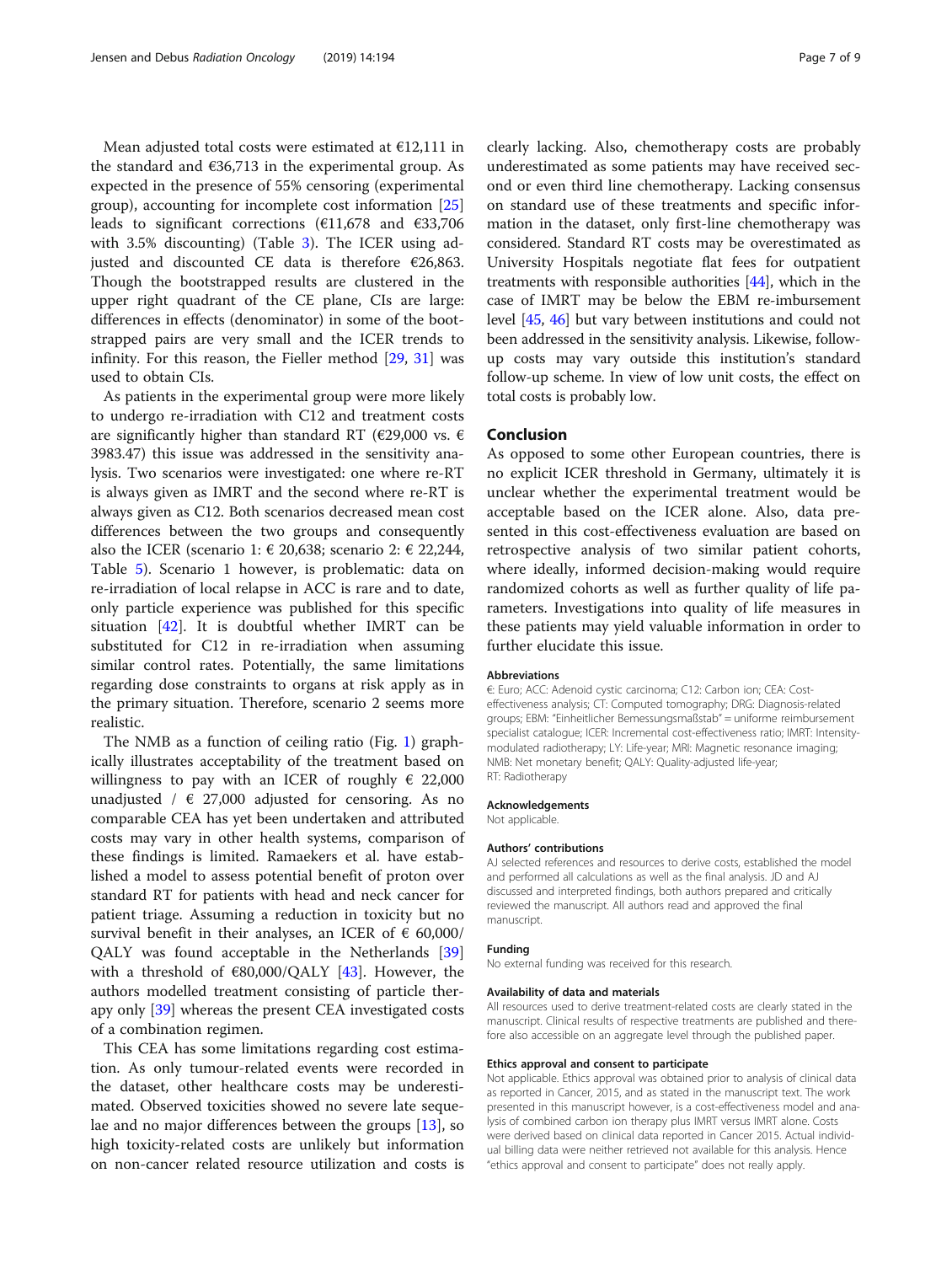#### <span id="page-7-0"></span>Consent for publication

Not applicable.

#### Competing interests

Dr. AD Jensen has no competing interest. Prof. Dr. Dr. J. Debus is CEO of Heidelberg Ion Beam Therapy Centre (HIT).

#### Author details

<sup>1</sup>Department of Radiation Oncology, University Hospital Gießen and Marburg GmbH (UKGM), Philipps-University of Marburg, Baldingerstraße, D-35032 Marburg, Germany. <sup>2</sup>Department of Social Policy, London School of Economics, Houghton Street, London WC2A 2AE, UK. <sup>3</sup>Department of Radiation Oncology, University of Heidelberg, INF 400, D-69120 Heidelberg, Germany.

#### Received: 31 July 2019 Accepted: 9 October 2019 Published online: 06 November 2019

#### References

- 1. Lievens Y, Pijls-Johannesma M. Health economic controversy and costeffectiveness of proton therapy. Semin Radiat Oncol. 2013;23(2):134–41.
- 2. Peeters A, Grutters JP, Pijls-Johannesma M, Reimoser S, De Ruysscher D, Severens JL, Joore MA, Lambin P. How costly is particle therapy? Cost analysis of external beam radiotherapy with carbon-ions, protons and photons. Radiother Oncol. 2010;95(1):45–53.
- 3. Vanderstraeten B, Verstraete J, De Croock R, De Neve W, Lievens Y. In search of the economic sustainability of hadron therapy: the real cost of setting up and operating a hadron facility. Int J Radiat Oncol Biol Phys. 2014;89(1):152–60.
- 4. Goitein M, Jermann M. The relative costs of proton and X-ray radiation therapy. Clin Oncol (R Coll Radiol). 2003;15(1):S37–50.
- 5. Mizoe JE, Hasegawa A, Jingu K, Takagi R, Bessyo H, Morikawa T, Tonoki M, Tsuji H, Kamada T, Tsujii H, Okamoto Y. Organizing Committee for the Working Group for Head neck Cancer. Results of carbon ion radiotherapy for head and neck cancer. Radiother Oncol. 2012;103(1):32–7.
- 6. Mizoe JE, Tsujii H, Kamada T, Matsuoka Y, Tsuji H, Osaka Y, Hasegawa A, Yamamoto N, Ebihara S, Konno A. Organizing committee for the working group for head-and-neck cancer. Dose escalation study of carbon ion radiotherapy for locally advanced head-and-neck cancer. Int J Radiat Oncol Biol Phys. 2004;60(2):358–64.
- 7. Schulz-Ertner D, Nikoghosyan A, Didinger B, Münter M, Jäkel O, Karger CP, Debus J. Therapy strategies for locally advanced adenoid cystic carcinomas using modern radiation therapy techniques. Cancer. 2005;104(2):338–44.
- 8. Münter MW, Schulz-Ertner D, Hof H, Nikoghosyan A, Jensen A, Nill S, Huber P, Debus J. Inverse planned stereotactic intensity modulated radiotherapy (IMRT) in the treatment of incompletely and completely resected adenoid cystic carcinomas of the head and neck: initial clinical results and toxicity of treatment. Radiat Oncol. 2006;1:17.
- 9. Chen AM, Bucci MK, Weinberg V, Garcia J, Quivey JM, Schechter NR, Phillips TL, Fu KK, Eisele DW. Adenoid cystic carcinoma of the head and neck treated by surgery with or without postoperative radiation therapy: prognostic features of recurrence. Int J Radiat Oncol Biol Phys. 2006;66:152–9.
- 10. Terhaard CHJ, Lubsen H, Van der Tweel I, Hilgers FJ, Eijkenboom WM, Marres HA, Tjho-Heslinga RE, de Jong JM, Roodenburg JL, Head D, Neck Oncology Cooperative Group. Salivary gland carcinoma: independent prognostic factors for locoregional control, distant metastases, and overall survival: results of the Dutch head and neck oncology cooperative group. Head Neck. 2004;26:681–92.
- 11. Terhaard CHJ, Lubsen H, Rasch CRN, Levendag PC, Kaanders HH, Tjho-Heslinga RE, van Den Ende PL, Burlage F, Head D, Neck Oncology Cooperative Group. The role of radiotherapy in the treatment of malignant salivary gland tumors. Int J Radiat Oncol Biol Phys. 2005;61:103–11.
- 12. Garden AS, Weber RS, Ang KK, Morrison WH, Matre J, Peters LJ. Postoperative radiation therapy for malignant tumors of minor salivary glands. Outcome and patterns of failure. Cancer. 1994;73(10):2563–9.
- 13. Jensen AD, Nikoghosyan AV, Poulakis M, Höss A, Haberer T, Jäkel O, Münter MW, Schulz-Ertner D, Huber PE, Debus J. Combined intensity-modulated radiotherapy plus raster-scanned carbon ion boost for advanced adenoid cystic carcinoma of the head and neck results in superior locoregional control and overall survival. Cancer. 2015;121(17):3001–9.
- 14. Spiro RH. Salivary neoplasms: overview of a 35-year experience with 2,807 patients. Head Neck Surg. 1986;8:177–84.
- 15. Jensen AD, Nikoghosyan A, Windemuth-Kieselbach C, Debus J, Münter MW. Combined treatment of malignant salivary gland tumours with intensitymodulated radiation therapy (IMRT) and carbon ions: COSMIC. BMC Cancer. 2010;10:546.
- 16. NCCN Clinical practice guidelines physician guidelines in oncology. Head and neck cancers. Version I.2015 via [http://www.nccn.org/professionals/](http://www.nccn.org/professionals/physician_gls/pdf/head-and-neck.pdf) [physician\\_gls/pdf/head-and-neck.pdf](http://www.nccn.org/professionals/physician_gls/pdf/head-and-neck.pdf), accessed 21 Aug 2015.
- 17. Dreyfuss AI, Clark JR, Fallon BG, Posner MR, Norris CM Jr, Miller D. Cyclophosphamide, doxorubicin, and cisplatin combination chemotherapy for advanced carcinomas of salivary gland origin. Cancer. 1987;60(12):2869–72.
- 18. KBV. EBM (Einheitlicher Bewertungsmaßstab) 3. Quartal 2015. Arztgruppen EBM Strahlentherapeut. Via [http://www.kbv.de/media/sp/EBM\\_](http://www.kbv.de/media/sp/EBM_Strahlentherapeut_20150701_OPMBE.pdf) [Strahlentherapeut\\_20150701\\_OPMBE.pdf](http://www.kbv.de/media/sp/EBM_Strahlentherapeut_20150701_OPMBE.pdf), accessed 21 Aug 2015.
- 19. KBV. EBM (Einheitlicher Bewertungsmaßstab) 3. Quartal 2015. Arztgruppen EBM Innere Medizin. Via [http://www.kbv.de/media/sp/EBM\\_InnereMedizin\\_2](http://www.kbv.de/media/sp/EBM_InnereMedizin_20150701_OPMBE.pdf) [0150701\\_OPMBE.pdf,](http://www.kbv.de/media/sp/EBM_InnereMedizin_20150701_OPMBE.pdf) accessed 21 Aug 2015.
- 20. DIMDI Deutsches Institut für Medizinische Dokumentation und Information. ICD-10-GM version 2015. Via [http://www.dimdi.de/static/de/](http://www.dimdi.de/static/de/klassi/icd-10-gm/kodesuche/onlinefassungen/htmlgm2015/index.htm#II) [klassi/icd-10-gm/kodesuche/onlinefassungen/htmlgm2015/index.htm#II,](http://www.dimdi.de/static/de/klassi/icd-10-gm/kodesuche/onlinefassungen/htmlgm2015/index.htm#II) accessed 21 Aug 2015.
- 21. DIMDI Deutsches Institut für Medizinische Dokumentation und Information. OPS Version 2015. Via [http://www.dimdi.de/static/de/klassi/ops/kodesuche/](http://www.dimdi.de/static/de/klassi/ops/kodesuche/onlinefassungen/opshtml2015/block-5-01...5-05.htm) [onlinefassungen/opshtml2015/block-5-01...5-05.htm,](http://www.dimdi.de/static/de/klassi/ops/kodesuche/onlinefassungen/opshtml2015/block-5-01...5-05.htm) accessed 21 Aug 2015.
- 22. DRG Research Group. Web-grouper. University of Münster, Medical Management. Via [http://drg.uni-muenster.de/index.php?option=com\\_](http://drg.uni-muenster.de/index.php?option=com_webgrouper&view=webgrouper&Itemid=26) [webgrouper&view=webgrouper&Itemid=26](http://drg.uni-muenster.de/index.php?option=com_webgrouper&view=webgrouper&Itemid=26) , accessed 20 Aug 2015.
- 23. Personal communication. Carbon ion therapy reimbursement rates. Betriebskrankenkassen (BKK) email correspondence of 08 June 2015.
- 24. Dosing GmbH. AiDKlinik®. Guest/ trial access via <http://aidklinik.de>, accessed 21 Aug 2015.
- 25. Lin DY, Feuer EJ, Etzioni R, Wax Y. Estimating medical costs from incomplete follow-up data. Biometrics. 1997;53:419–34.
- 26. National Institute for Health and Clinical Excellence. Briefing paper for methods review working party on discounting. via [http://www.nicedsu.org.](http://www.nicedsu.org.uk/NICE-Methods-Guide-updates(1985333).htm) [uk/NICE-Methods-Guide-updates\(1985333\).htm,](http://www.nicedsu.org.uk/NICE-Methods-Guide-updates(1985333).htm) last accessed 26 Aug 2016.
- 27. IQWiG: Institute for Quality and Efficiency in Health Care. Allgemeine Methoden. Version 4.2, 22.04.2015. via [https://www.iqwig.de/download/](https://www.iqwig.de/download/IQWiG_General_Methods_Version_%204-2.pdf) [IQWiG\\_General\\_Methods\\_Version\\_%204-2.pdf](https://www.iqwig.de/download/IQWiG_General_Methods_Version_%204-2.pdf), last accessed 26 Aug 2016.
- 28. Chaudhary MA, Stearns SC. Estimating confidence intervals for costeffectiveness ratios: an example from a randomized trial. Stat Med. 1996; 15(13):1447–58.
- 29. Fieller EC. Some problems in interval estimation. JR Stat Soc Ser B. 1954;16: 175–85.
- 30. Gray A, Clarke P, Wolstenholme J, Wordsworth S. Handbooks in health economic evaluation series. In: Applied methods of cost-effectiveness analysis in healthcare: Oxford University Press; 2011. Supporting material via https://www.herc.ox.ac.uk/downloads/supporting-materialfor-applied-methods-of-cost-effectiveness-analysis-in-healthcare , last accessed 20.08.2016.
- 31. Health Decision Strategies. Fieller Confidence Interval Calculation Engine via [http://www.healthstrategy.com/fieller/fieller.htm,](http://www.healthstrategy.com/fieller/fieller.htm) accessed 20 Aug 2016.
- 32. Jones CI. Why have health expenditures as a share of GDP risen so much? NBER Working Paper No. 9325, 2002 via <http://www.nber.org/papers/w9325> , accessed 20 Aug 2016.
- 33. Newhouse JP. Medical care costs: how much welfare loss? J Econ Perspect. 1992;6(3):3–21.
- 34. Di Matteo L. The macro determinants of health expenditure in the United States and Canada: assessing the impact of income, age distribution and time. Health Policy. 2005;71(1):23–42.
- 35. Yu JB, Soulos PR, Herrin J, Cramer LD, Potosky AL, Roberts KB, Gross CP. Proton versus intensity-modulated radiotherapy for prostate cancer: patterns of care and early toxicity. J Natl Cancer Inst. 2013;105(1):25–32.
- 36. Lundkvist J, Ekman M, Ericsson SR, Jönsson B, Glimelius B. Proton therapy of cancer: potential clinical advantages and cost-effectiveness. Acta Oncol. 2005;44(8):850–61 PubMed PMID: 16332592.
- 37. Lundkvist J, Ekman M, Ericsson SR, Jönsson B, Glimelius B. Cost-effectiveness of proton radiation in the treatment of childhood medulloblastoma. Cancer. 2005;103(4):793–801.